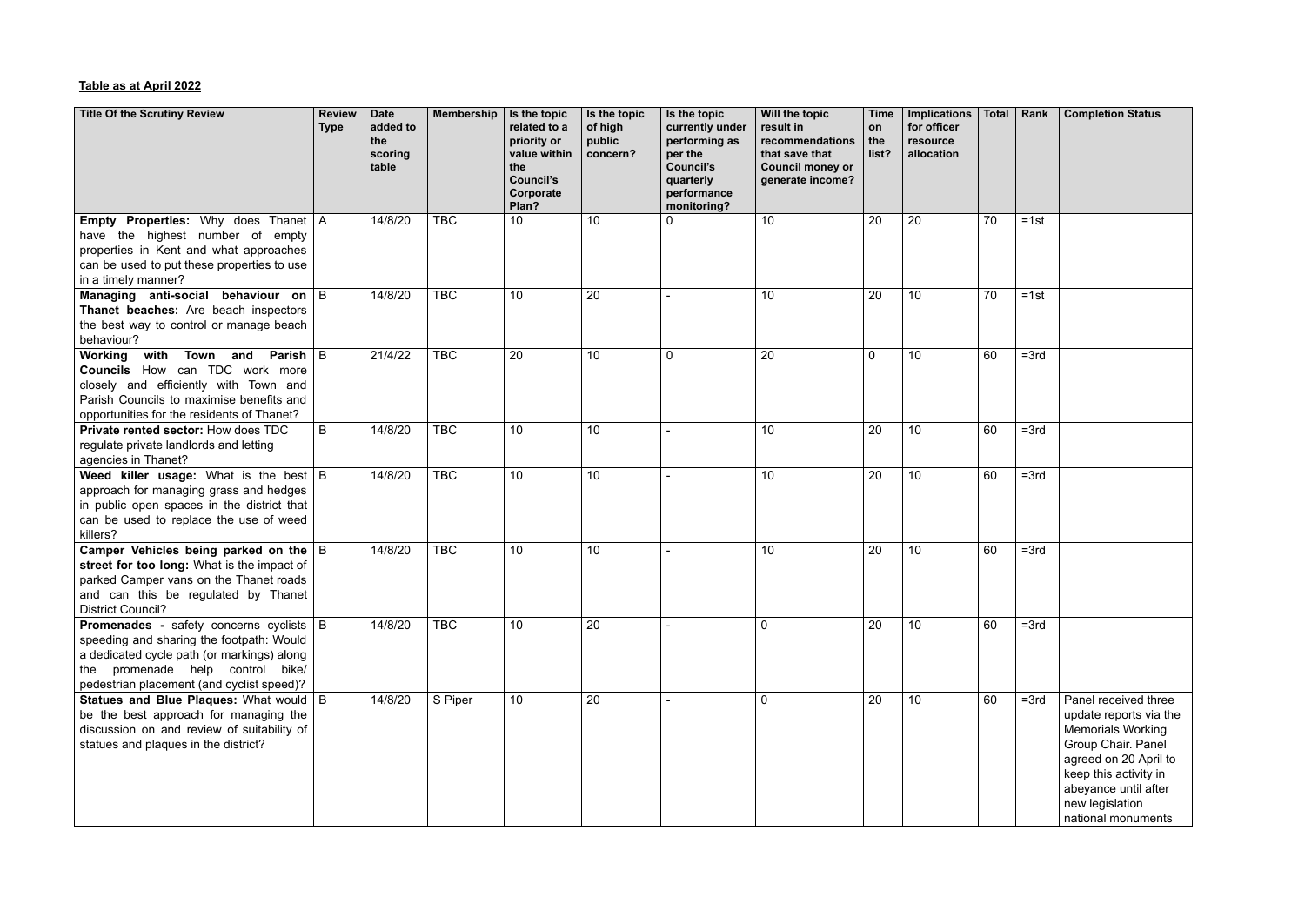|                                                                                                                                                                                                |         |            |    |    |    |    |    |         | and heritage was<br>enacted. |
|------------------------------------------------------------------------------------------------------------------------------------------------------------------------------------------------|---------|------------|----|----|----|----|----|---------|------------------------------|
| Water user group regulation: What role   C<br>does TDC have in ensuring the safety of $ $<br>swimmers and other water users from the<br>behaviour of boat and jet ski users in<br>Thanet bays? | 14/8/20 | <b>TBC</b> | 10 | 20 |    | 20 | 50 | $=9th$  |                              |
| <b>Rough Sleepers:</b> what are we doing C<br>about this as a long term plan of<br>addressing the issue (post COVID-19)?                                                                       | 14/8/20 | <b>TBC</b> | 10 | 10 | 10 | 20 | 50 | $=9th$  |                              |
| Shellfish collection enforcement: How $\mid$ C<br>is the collection of shellfish from Thanet<br>beaches regulated and how can<br>enforcement be best managed?                                  | 14/8/20 | <b>TBC</b> | 10 | 10 |    | 20 | 40 | $=11th$ |                              |

A:1 Day – 4 weeks Review: **limited officer resource allocations required** for a successful review B:More than 4 weeks and up to 3 months – **significant officer resource allocations required** for a successful review C:More than 3 months: **very significant officer resource allocation required** for a successful review

## **Completed Reviews**

| <b>Title Of the Scrutiny Review</b>                                                                                                                                                             | <b>Review</b><br><b>Type</b> | <b>Date</b><br>added to<br>the<br>scoring<br>table | Membership                                         | Is the topic<br>related to a<br>priority or<br>value within<br>the<br><b>Council's</b><br>Corporate<br>Plan? | Is the topic<br>of high<br>public<br>concern? | Is the topic currently<br>under-performing as<br>per the Council's<br>quarterly<br>performance<br>monitoring? | Will the topic<br>result in<br>recommendations<br>that save that<br><b>Council money or</b><br>generate income? | <b>Time</b><br>on the<br>list? | Implication<br>s for<br>officer<br>resource<br>allocation | <b>Total</b> |     | Rank   Completion Status                                                                                                                                                                                            |
|-------------------------------------------------------------------------------------------------------------------------------------------------------------------------------------------------|------------------------------|----------------------------------------------------|----------------------------------------------------|--------------------------------------------------------------------------------------------------------------|-----------------------------------------------|---------------------------------------------------------------------------------------------------------------|-----------------------------------------------------------------------------------------------------------------|--------------------------------|-----------------------------------------------------------|--------------|-----|---------------------------------------------------------------------------------------------------------------------------------------------------------------------------------------------------------------------|
| waste clearance: How does   B<br>Coastal<br>Thanet ensure that its coastal promenades<br>and beaches are kept clear of rubbish and in<br>the best condition for both residents and<br>visitors? |                              | 14/8/20                                            | Fellows<br>Keen<br>Austin<br>Rattigan<br>Tomlinson | 10                                                                                                           | 20                                            | 20                                                                                                            | 10                                                                                                              | 20                             | 10                                                        | 70           | 1st | Review complete.<br>Recommendations<br>forwarded to<br>Cabinet by the<br>Panel on 19 April<br>2022. Cabinet to<br>consider the<br>recommendations<br>on 16 June 2022.<br>review completed.                          |
| Replacement bins for litter/dog waste:   A<br>What is the council's reasoning behind<br>complete removal of damaged bins and<br>not replacing them?                                             |                              | 14/8/20                                            | As above                                           | 10                                                                                                           | 20                                            |                                                                                                               | 10                                                                                                              | 20                             | 20                                                        | 60           | 2nd | This topic is being<br>covered together<br>with the coastal<br>waste items above.<br>Review complete.<br>Recommendations<br>forwarded to<br>Cabinet by the<br>Panel on 19 April<br>2022. Cabinet to<br>consider the |